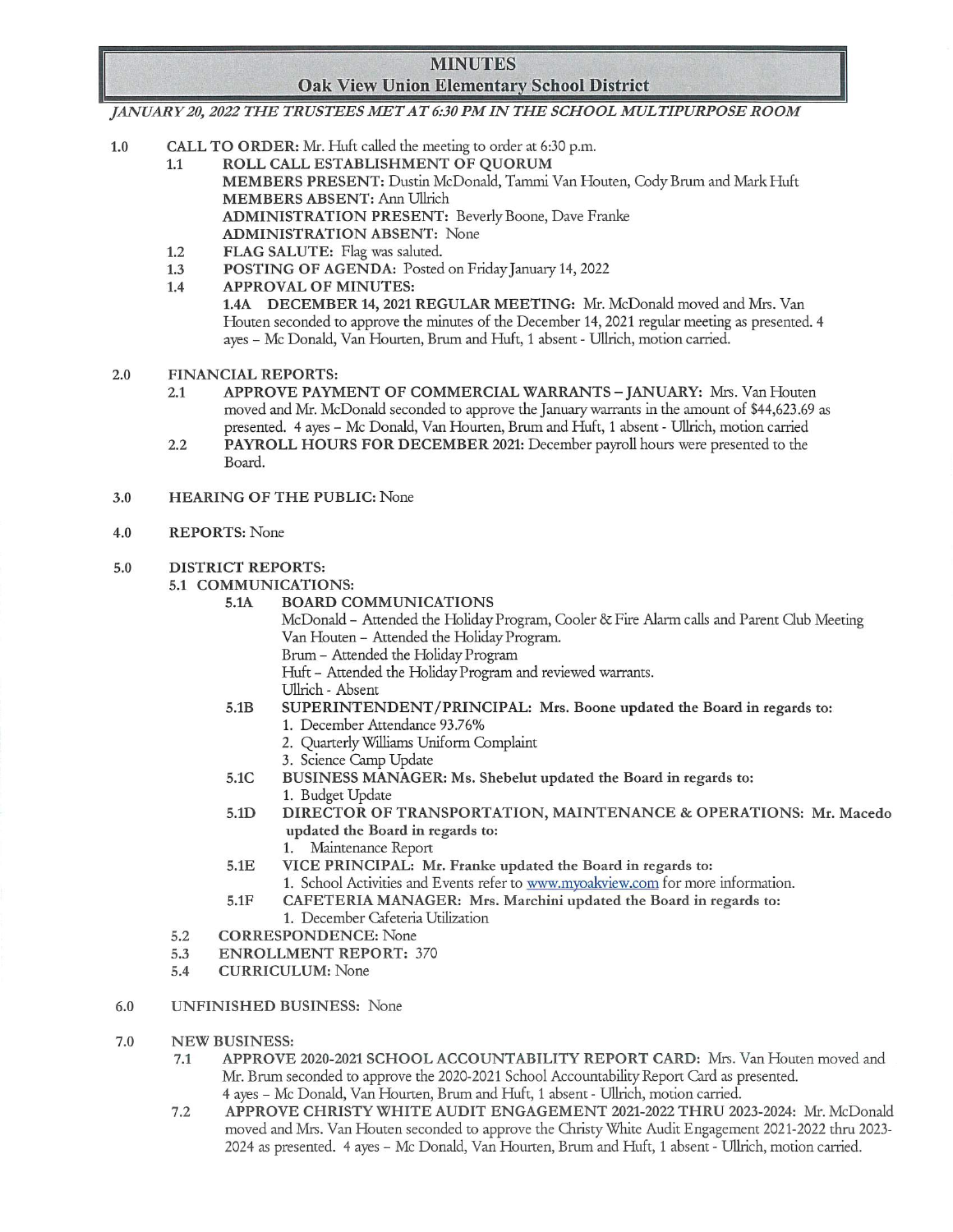- $8,0$ PERSONNEL:
	- 8.1 CLASSIFIED - None
	- 8.2 CERTIFICATED: None
	- 8.3 MANAGEMENT: None
- CLOSED SESSION: Meeting recessed at 7:10 PM for a break and reconvened at 7:13 PM in  $9.0$ closed session to discuss:
	- 9.1 STUDENT SUSPENSIONS
	- 9.2 SUPERINTENDENT GOALS

The board reconvened into open session at 7:55 PM at which time the following items were reported: Superintendent Goals.

- 10.0 ADJOURNMENT: Meeting adjourned at 7:57 p.m.<br>10.1 NEXT BOARD MEETING WILL BE FEB
	- NEXT BOARD MEETING WILL BE FEBRUARY 16, 2022 AT 6:30 P.M. IN THE MULTIPURPOSE ROOM. Any individual requiring disability-related accommodations or modifications including auxiliary aid and services in order to participate in the Board meeting should contact the Superintendent/Principal in writing.

Matk Huft, Clerk